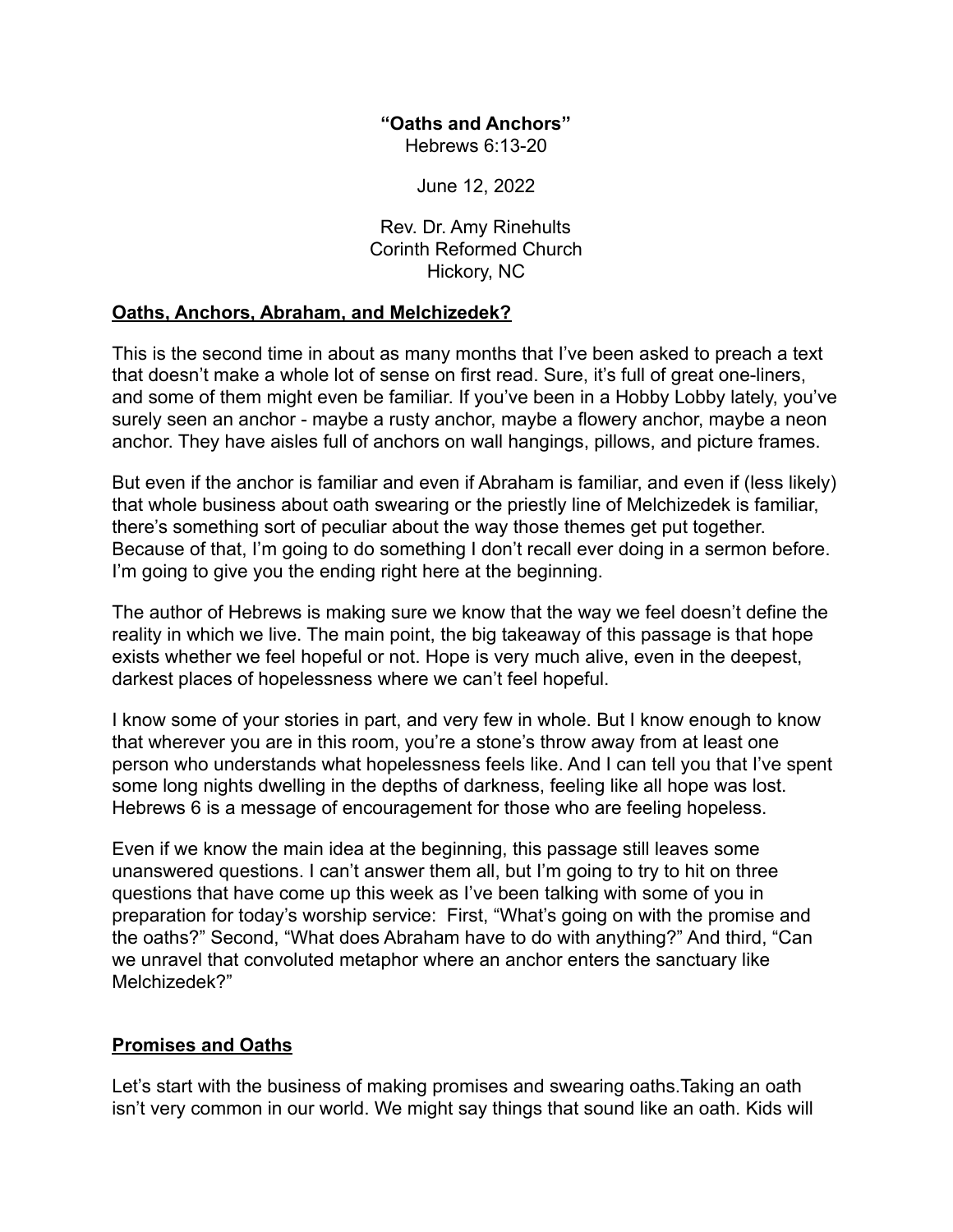sometimes try to convince friends they're being serious by making a pinky swear or saying "I cross my heart and hope to die." We might say, "I swear on my mother's grave," or "I swear to God," as we plead with someone to believe us. My favorite oath I've heard lately came from one of our kids' friends. "I swear on the whole world!" he said. It sounded powerful, but of course, it meant nothing. Not to mention that he was using it in the middle of some outlandish story that was definitely not true! Our oaths tend to be conversational devices more than something that's actually legally binding.

The situation was different in the first centuries of the church. At that time, the people who are described in the New Testament (and even the people who wrote it) were living in an oral culture*.* An oral culture is one where speech is the primary way that people communicate, do business, pass on their histories, share news. When words are all you have, words carry more weight. It's not that our words don't matter now - but they don't matter in the same way. In biblical times, a person was only as good as his word. A promise was generally kept because it would be devastating to all areas of life - private and public - if somebody were caught in a lie. But that promise could be made even stronger by swearing an oath.

The point of an oath was to appeal to someone more powerful and more important than the person taking the oath. That way, if there was ever a dispute about the content of the oath, that more powerful party was the one who would end the argument and dole out punishment to whoever had broken their word. In the Old Testament, the people of God are told they can only take oaths in God's name (as opposed to the other gods that their neighbors might swear by). They're allowed to take oaths as long as they do it well.

We are not an oath-swearing people. But we are a document-signing, notarizing, multiple-witness kind of people. Back in the middle of 2020, Josh and I were newlyweds and decided to get our estate documents in order. The first time we went in to talk with our attorney, the three of us sat in a large conference room around a table that would easily fit 10-12 people. It was comical, but I figured, "It's 2020, we're all doing this social distancing thing, the law firm is probably just being extra-cautious." So we sat there, three of us in a much-too-large room, and talked about what we wanted in our wills. A few weeks later when we returned to finalize the documents, the larger room made sense. Instead of three of us, there were at least 6! Someone was making copies of our drivers licenses, multiple copies of each of our estate documents were presented to each of us, and then we signed, a witness signed, and a notary public notarized. I think I signed half a forest that day. In our world, that's our version of taking an oath. Long before I signed those documents, I had told Josh what I wanted if I should be in an accident or become incapacitated in some way. We had a verbal agreement of how those situations would be handled. That was the promise. Now we also have signed and legally binding records to prove what our conversation was about. We may not need it, but it's there just in case there's ever confusion or doubt or dispute about it. That was the oath.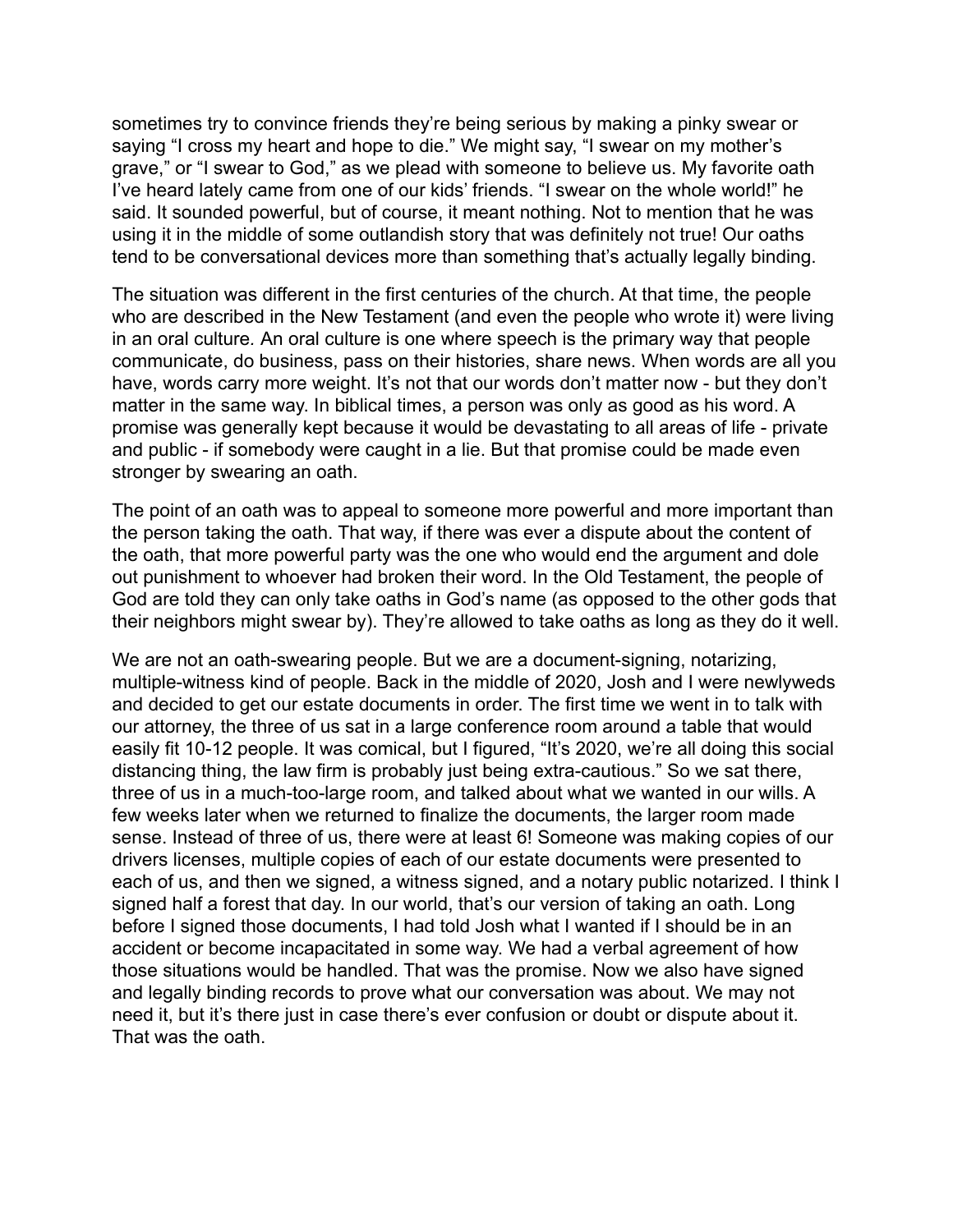But that still lives one very big, very important question – why does *God* need to swear an oath? Isn't God's word already unbreakable, unchanging, and true?

I've read quite a bit on this over the past week or two, and the answer that makes the most sense to me both practically and theologically is that God swears an oath not because he needs to, but because we need him to. God's oath to help us have more confidence. God absolutely does not need to swear an oath in order to make him keep his promise or hold himself accountable. But God might need to swear an oath to help people who live in a world of unkept promises and untrustworthy people remember just how sure and unchanging his promises are.

You and I sometimes need some help trusting God's promises. The great heroes of the faith needed some help trusting God's promises. One of the most famous of those heroes of faith who needed a little help with their faith is Abraham.

# **Promises to Abraham**

When the writer of Hebrews mentions God's promise to Abraham, he is convinced that his audience is tracking with him instantly. And while some of us will read a line like "When God made his promise to Abraham" and know what's going on, there are probably more of us who know about God, know about Abraham, but don't recall exactly what happened between them.

The exact incident that the author is referring to when he talks about God swearing by himself comes from Genesis 22. In that passage, Abraham had heard God tell him to take his only son, Isaac, and offer him as a sacrifice. The idea of God asking Abraham to sacrifice his son is, in a word, problematic. It raises a whole host of deep theological questions, none of which we're going to work on today. Sometime, we'll preach through Genesis, and when we do, we can dive much more deeply into this story. What matters for today is that Isaac is Abraham's only son. The promise that God has made to Abraham is that he would have many descendants. In this moment, God is asking Abraham to close the only visible door by which that promise might be fulfilled.

But there's so much more to the story than that.

The first time God makes this promise to Abraham is all the way back in Genesis 12, when he tells him "I will make you into a great nation and I will bless you." By the time we get to Genesis 15, about 10 years have gone by. God comes to Abraham again, and Abraham questions God about why he still has no son. Ten years is a really long time to wait to conceive a child. Abraham must have had his fair share of doubt, frustration, and hopelessness in that decade. But God reaffirms the promise, and tells Abraham his offspring will be as numerous as the stars in the night sky. Another 14 years go by, and God tells Abraham - who, now 24 years after the first promise, still doesn't have the son he was promised - that he "will be the father of many nations." Abraham, in one of my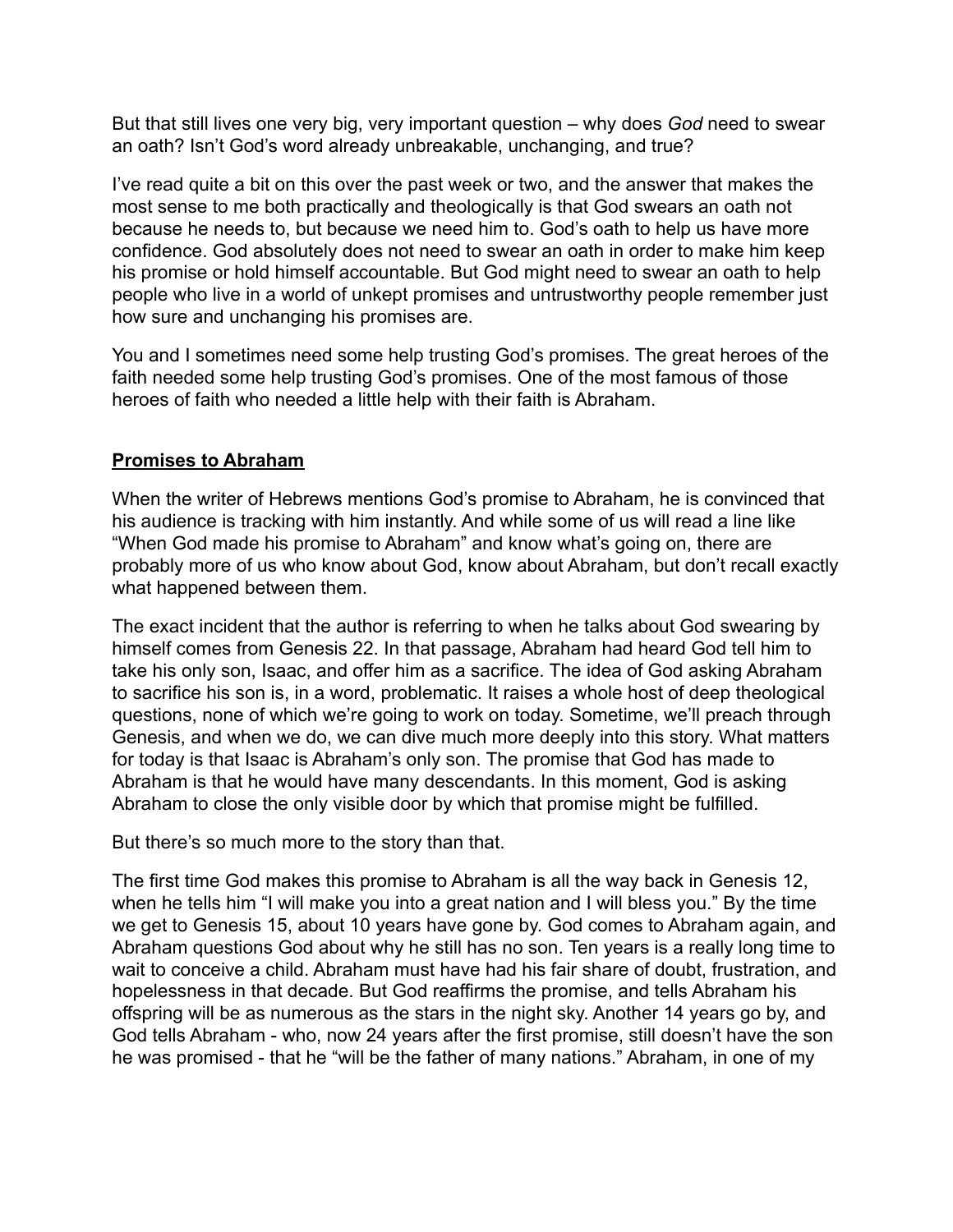favorite moments of the Old Testament, laughs in disbelief. It's been 24 years. He's a very old man. He has a very old wife. That's not a formula for successful conception.

But about a year later, the promised son is born. They name him Isaac, which means "he laughs." It's a ridiculous fulfillment to a promise that appeared to be broken over and over again. I can't begin to guess how many times Abraham doubted God in the 25 years between hearing the promise and holding baby Isaac. I wonder how often he lay awake at night, doubting himself and whether he had understood the promise. But these doubts have been laid to rest when this child arrives.

Then, some years later, God tells Abraham to take the boy Isaac into the wilderness and to sacrifice him to God. The promise to Abraham was that he would have many descendants. He waited 25 years for his son to be born. And now God has asked him to give up Isaac, the only person on earth who is capable of carrying on his name and his lineage, the only possible fulfillment of the promise. Abraham spent about twice as many years waiting for Isaac to be born as he had with Isaac in his home. And just like that, the promise that seemed impossible for a quarter century, which had been miraculously fulfilled, is about to be snuffed out.

Then at the last possible moment, God intervenes and Abraham puts down the knife.

Abraham has had the whole range of human experience on this journey, but this might be one of the worst parts for him. And it's into this moment that is bursting with confusion and grief that God puts an oath on top of a promise. If ever there were a time when humans might need some extra help believing a promise, I think this is it. Abraham was given hope, felt hope slip through his fingers, grasped back on to hope, and was moments away from putting hope to death with his own hands. And then God tells him, "I swear by myself… that because you have done this and have not withheld your son, you only son, I will surely bless you and make your descendants as numerous as the stars in the sky and the sand of the seashore." (Genesis 22:16-17)

It makes sense to me that God might offer some extra assurance to Abraham. It's easy to look at another person's journey and think that the promise should have been enough, hearing directly from God should have been enough, encountering angels should have been enough. And maybe that's true. But we can't deny that this was one rough and rocky journey that Abraham had traveled. God, very mercifully, gives Abraham the second of the "two unchangeable things in which it is impossible for God to lie" - first in his promise, and again in his oath. It's a double-dose of certainty, despite the fact that at many times, over many years, it all looked to be anything but certain.

## **Anchors for Us**

This is where the author of Hebrews comes back to his audience and to us. Those "two unchangeable things" - God's promise and God's oath - weren't just for Abraham, he says. They were for us. He says that God did this so that "we who have fled to take hold of the hope set before us may be greatly encouraged." This language is refugee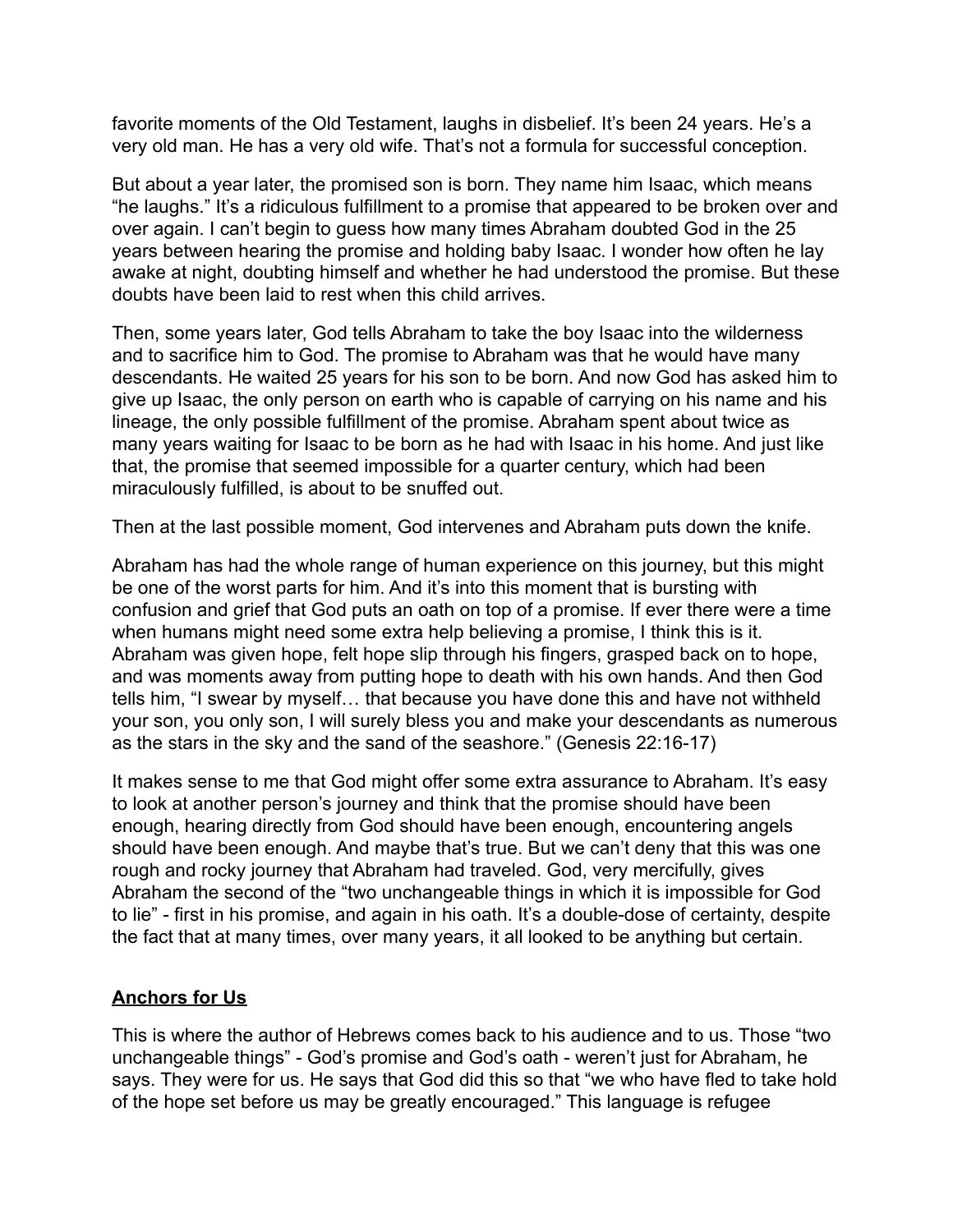language - "we who have fled." The author of Hebrews sees himself as a part of a people who are on the move, people who are desperately seeking safety and security. People who are desperately seeking God. Although by many standards, we live pretty safe and secure lives, we nonetheless share that identity as those who are in desperate need of an anchor.

The image of an anchor, introduced in verse 19, means exactly what it appears to mean. An anchor is what holds a boat secure and keeps it steadily in place. There's a lot of value in an anchor. The problem with anchors is that, when they're doing their job, we can't see them. If you're in a boat and the anchor is at the bottom of the lake or the ocean, the only evidence you can see might be some rope going off the side of your boat. As the author of Hebrews will make abundantly clear in a few more chapters, it takes faith to trust in something you cannot see.

This, I think, is where we find the real meat of this text. Hope is like an anchor, and it makes no difference whether we can see that hope or whether we feel anchored. There is an objective reality - either you're securely anchored or you're not. I have two videos to help me illustrate this point. For the videos to make sense, you need to know two things. First, that the Rinehults family loves a ropes course. And second, that we're a little obsessed with our GoPro. My people and I take our GoPro on ropes courses, on zip lines, in the whitewater raft, down waterslides, on rollercoasters, into the pool, on horseback rides, on kayak trips, to the trampoline park, down the snow tubing lanes, and pretty much anywhere you're told not to take expensive electronics.

In this first video, you'll see why my dad refers to his grandchildren as "spider monkeys." These kids are great climbers and they're much stronger than their tiny little bodies would make you believe. And when they're feeling secure and confident, they do really cool stuff, like take the steps two at a time, or barely hang on to the ropes around them. In the first part, you might notice that they didn't even wait for me to get to the platform with them, they just take off across the obstacle! This is what it looks like when they're feeling securely anchored.

As parents, those are the moments that Josh and I love. They're doing hard things, but they're doing them confidently and courageously. But I also have a second video to show you. In this next video, our kids were feeling very differently than they were in the first clip. In this video, they're definitely waiting for me to get to the platform. In fact, I'm spending a lot of time coaxing them off the platform, trying to explain to them in every way I can think of that they are perfectly safe, and that there isn't another way down to the ground except to keep going forward. About a minute into this video, we get to listen to a great conversation between Josh and Seth, who was about 8.5 years old at the time. Josh is easy to hear, but Seth's voice is quieter and farther from the camera. He says to Josh, "I'm scared." Josh asks, "Of what?" Seth answers, "Of my sister falling." Josh answers, "Do you remember what happens if she starts to fall? She can't fall. It's impossible."